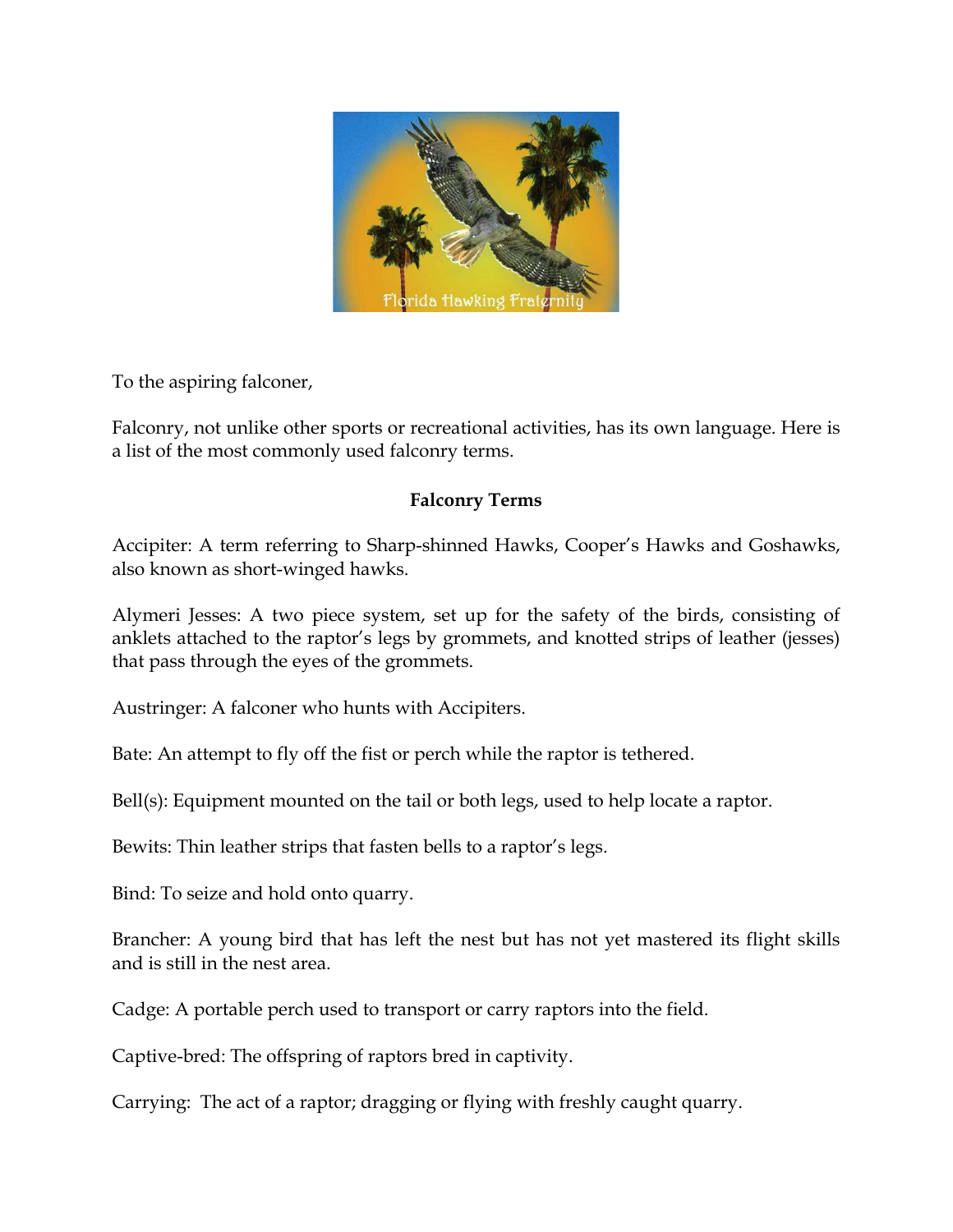Cast: Two or more raptors flown in cooperative hunting.

Cast: To safely restrain a raptor's wings and legs which allow the falconer to mount equipment, repair broken feathers or treat maladies/injuries.

Cast off: A raptor's launch from the falconer's glove.

Casting: The indigestible portion of a raptor's meal (bones, fur, feathers), that is formed into a compact ball/pellet and is discarded through the beak.

Check: Switching from one quarry to another in flight.

Cope: To trim the over growth of a raptor's beak or talons.

Crab: Two raptors grappling in the air, whether over quarry, territory, or as part of a mating ritual.

Creance: A long line used to train raptors to return to the falconer from a distance.

Crop: The first place where a raptor's food goes and is held for digestion after eating.

Crop: The amount of food a raptor is allowed to eat.

Enter: To train a raptor to fly at and take a particular quarry or a quarry it has never caught before.

Eyas: Refers to a raptor still in the nest, or a raptor of any age that was obtained as a nestling.

Falcon: A term originally reserved for female falcons only. This term also refers to any birds of the genus Falco.

Feak: The action of a raptor rubbing its beak against a perch, branch or glove to clean off residual food.

Flush: To move quarry out into the open or into the air.

Foot: The action of a raptor grabbing or hanging onto quarry with its feet.

Gorge: Allowing a raptor to eat all it can.

Jerkin: A name specifically for male Gyrfalcons.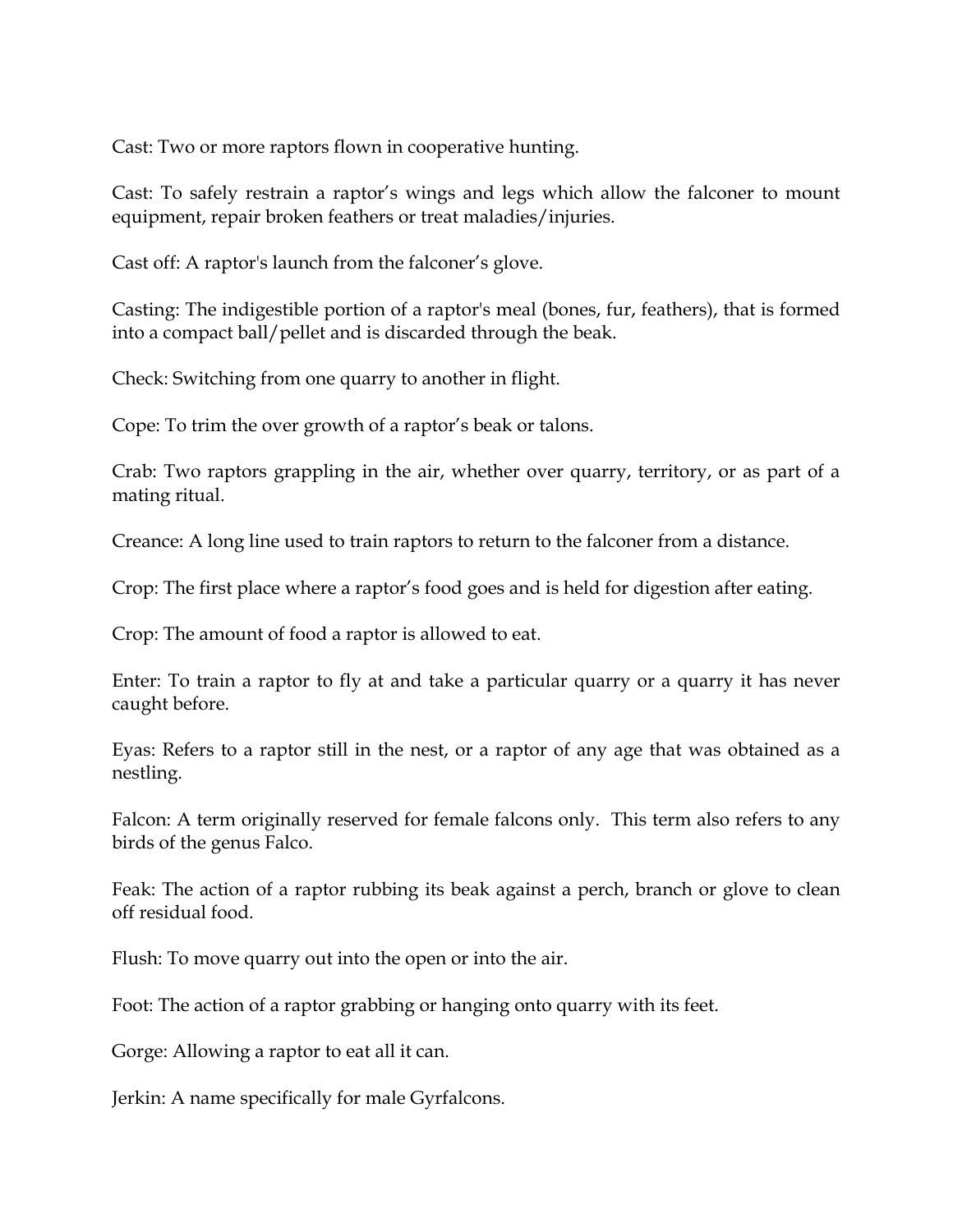Hack: A temporary state of independence in which a raptor is released in a controlled environment and is allowed to survive on its own under the falconer's supervision for a short period of time.

Haggard: A wild raptor, in adult plumage, in its second year or more.

Hood: A leather cap designed for the bird's safety that prevents a bird from seeing to keep it calm.

Hybrid: The offspring of two or more species of raptors.

Imp: A technique of repairing a raptor's damaged/broken, primary feathers.

Imprinted: A raptor taken a young age that recognizes humans as a parent or sibling.

Jack: A name specifically for a male Merlin falcon.

Leash: A leather or nylon braided tether used to tether a raptor to a perch or glove.

Long wings: Generic term for any bird of the genus Falco.

Lure: Mock quarry attached to a cord.

Lure: The swinging of a lure to train, control flight or call raptors to the falconer.

Make in to: A method of approaching a raptor on game or a lure to prevent them from carrying.

Mantle over: To spread the wings and tail over food to prevent it from being viewed by other predators.

Mew: A raptor's housing facility.

Moult: The annual process in which a raptor drops its worn feathers and grows in new ones.

Musket: A male Sharp-shinned Hawk.

Mute: The excrement of a falcon.

Passage: A wild raptor captured during its first year migration.